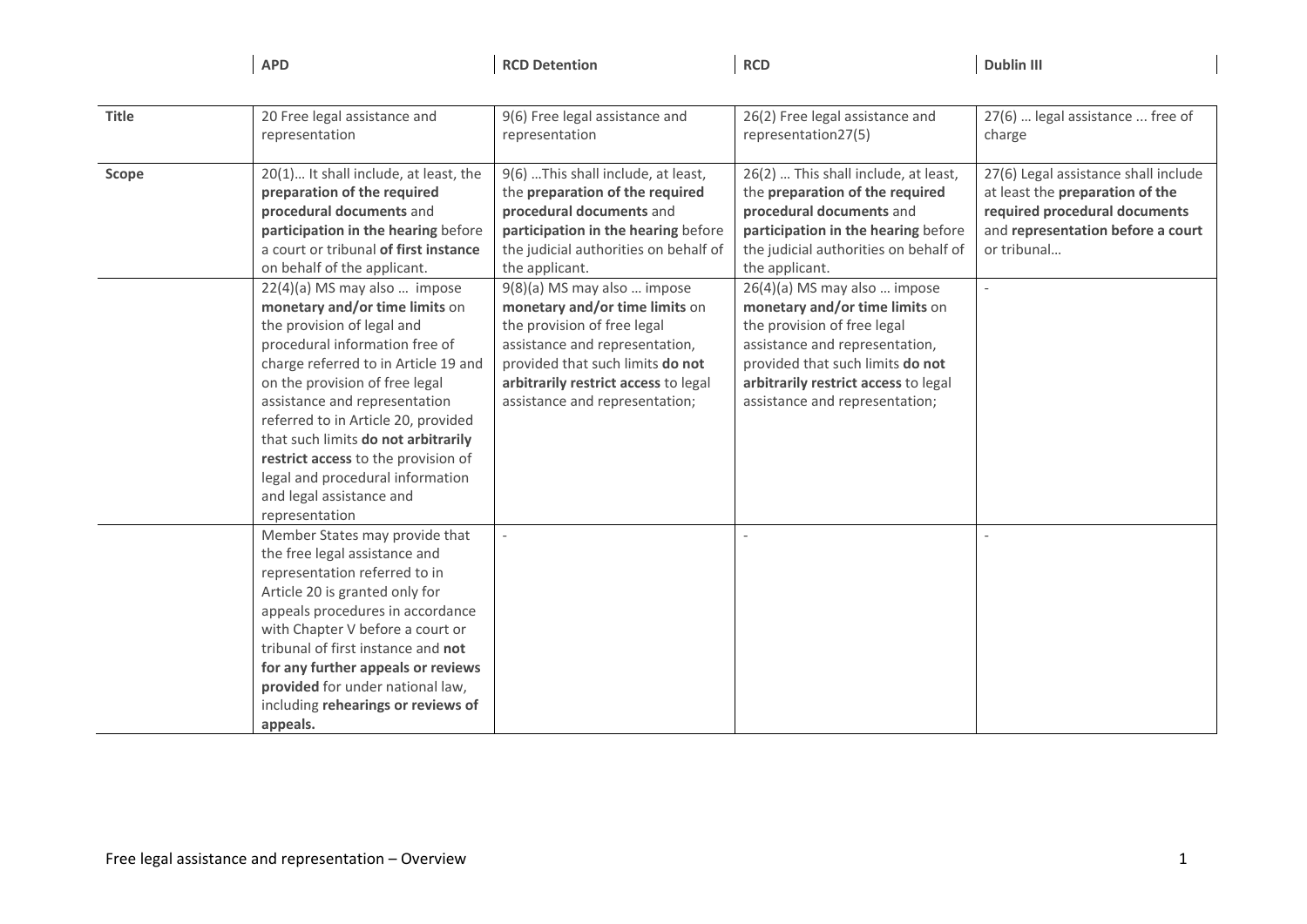| Qualification                      | 21(1) The free legal assistance and<br>representation referred to in<br>Article 20 shall be provided by such<br>persons as admitted or permitted<br>under national law.<br>21(2)(b) granted  only through<br>the services provided by legal<br>advisers or other counsellors<br>specifically designated by national<br>law to assist and represent<br>applicants<br>Rec. 17  it is necessary that<br>professionals acting in the<br>framework of the procedures<br>provided for in this Directive<br>perform their activities with due<br>respect for the applicable<br>deontological principles.<br>Rec. 22 [at first instance] It would<br>be disproportionate to require MS<br>to provide such information only<br>through the services of qualified<br>lawyers.<br>Rec. 23  provided by persons<br>competent to provide them | 9(6) Free legal assistance and<br>representation shall be provided<br>by suitably qualified persons as<br>admitted or permitted under<br>national law whose interests do<br>not conflict or could not<br>potentially conflict with those of<br>the applicant.<br>9(7)(b) granted  only through<br>the services provided by legal<br>advisers or other counsellors<br>specifically designated by national<br>law to assist and represent<br>applicants. | 26(2) Free legal assistance and<br>representation shall be provided<br>by suitably qualified persons, as<br>admitted or permitted under<br>national law, whose interests do<br>not conflict or could not<br>potentially conflict with those of<br>the applicant.<br>26(3)(b)  granted  only through<br>the services provided by legal<br>advisers or other counsellors<br>specifically designated by national<br>law to assist and represent<br>applicants. |                                                                                                                                                                                        |
|------------------------------------|----------------------------------------------------------------------------------------------------------------------------------------------------------------------------------------------------------------------------------------------------------------------------------------------------------------------------------------------------------------------------------------------------------------------------------------------------------------------------------------------------------------------------------------------------------------------------------------------------------------------------------------------------------------------------------------------------------------------------------------------------------------------------------------------------------------------------------|--------------------------------------------------------------------------------------------------------------------------------------------------------------------------------------------------------------------------------------------------------------------------------------------------------------------------------------------------------------------------------------------------------------------------------------------------------|-------------------------------------------------------------------------------------------------------------------------------------------------------------------------------------------------------------------------------------------------------------------------------------------------------------------------------------------------------------------------------------------------------------------------------------------------------------|----------------------------------------------------------------------------------------------------------------------------------------------------------------------------------------|
| <b>Rights of</b><br>representative | 23(1) Member States shall ensure<br>that a legal adviser or other<br>counsellor admitted or permitted<br>as such under national law, who<br>assists or represents an applicant<br>under the terms of national law,<br>shall enjoy access to the<br>information in the applicant's file<br>upon the basis of which a decision<br>is or will be made.                                                                                                                                                                                                                                                                                                                                                                                                                                                                              |                                                                                                                                                                                                                                                                                                                                                                                                                                                        |                                                                                                                                                                                                                                                                                                                                                                                                                                                             | 5(6) The Member State shall<br>ensure that the applicant and/or<br>the legal advisor or other<br>counsellor who is representing the<br>applicant have timely access to the<br>summary. |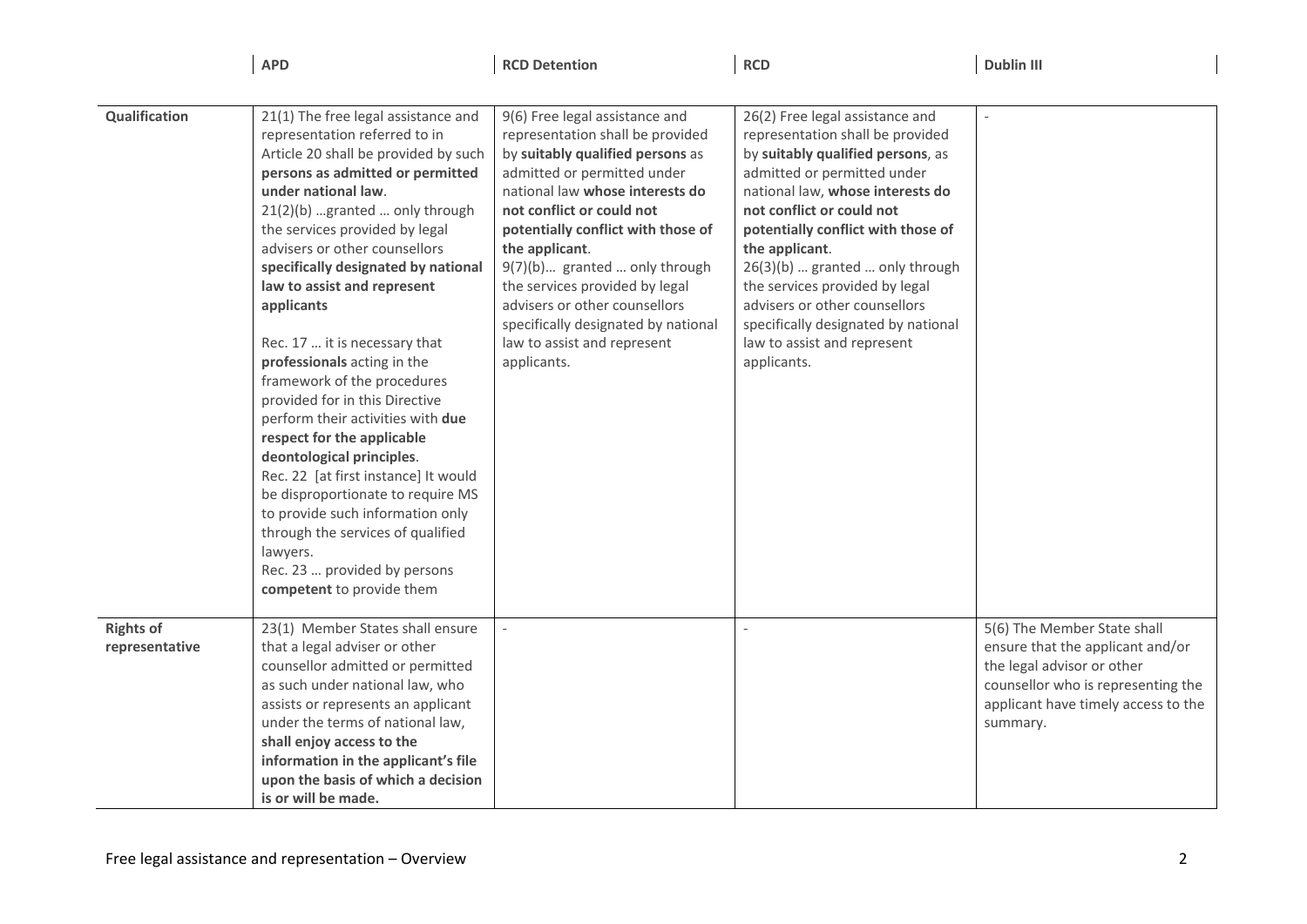| <b>APD</b> | <b>RCD Detention</b><br>. | <b>RCD</b> | <b>Dublin III</b><br>the contract of the contract of the contract of the contract of the contract of the contract of the contract of |
|------------|---------------------------|------------|--------------------------------------------------------------------------------------------------------------------------------------|
|            |                           |            |                                                                                                                                      |

| Member States may make an           |  |  |
|-------------------------------------|--|--|
| exception where disclosure of       |  |  |
| information or sources would        |  |  |
| jeopardise national security, the   |  |  |
| security of the organisations or    |  |  |
| person(s) providing the             |  |  |
| information or the security of the  |  |  |
| person(s) to whom the               |  |  |
| information relates or where the    |  |  |
| investigative interests relating to |  |  |
| the examination of applications for |  |  |
| international protection by the     |  |  |
| competent authorities of the        |  |  |
| Member States or the international  |  |  |
| relations of the Member States      |  |  |
| would be compromised. In such       |  |  |
| cases, Member States shall:         |  |  |
| a) make access to such information  |  |  |
| or sources available to the         |  |  |
| authorities referred to in Chapter  |  |  |
| $V$ ; and                           |  |  |
| b) establish in national law        |  |  |
| procedures guaranteeing that the    |  |  |
| applicant's rights of defence are   |  |  |
| respected.                          |  |  |
| In respect of point (b), Member     |  |  |
| States may, in particular, grant    |  |  |
| access to such information or       |  |  |
| sources to a legal adviser or other |  |  |
| counsellor who has undergone a      |  |  |
| security check, insofar as the      |  |  |
| information is relevant for         |  |  |
| examining the application or for    |  |  |
| taking a decision to withdraw       |  |  |
| international protection.           |  |  |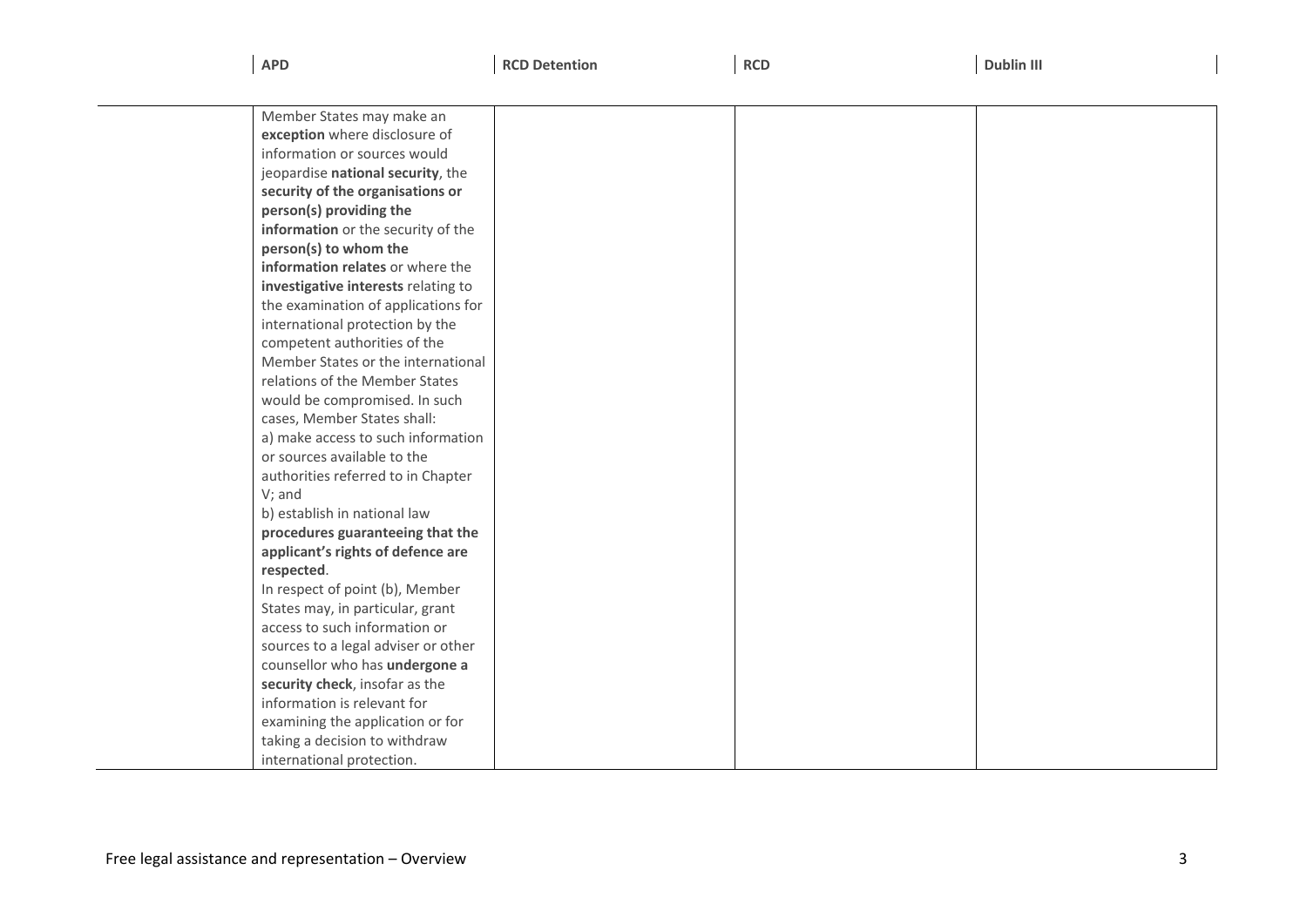**APD**

**RCD Detention RCD Dublin III**

| <b>Access to applicant</b> | 23(2) Member States shall ensure      | 10(4) Member States shall ensure      | 18(2) Without prejudice to any            |  |
|----------------------------|---------------------------------------|---------------------------------------|-------------------------------------------|--|
|                            | that the legal adviser or other       | that family members, legal            | specific conditions of detention as       |  |
|                            | counsellor who assists or             | advisers or counsellors and           | provided for in Articles 10 and 11,       |  |
|                            | represents an applicant has access    | persons representing relevant non-    | in relation to housing referred to        |  |
|                            | to closed areas, such as detention    | governmental organisations            | in paragraph $1(a)$ , (b) and (c) of this |  |
|                            | facilities and transit zones, for the | recognised by the Member State        | Article Member States shall ensure        |  |
|                            | purpose of consulting that            | concerned have the possibility to     | that: $\dots$                             |  |
|                            | applicant, in accordance with         | communicate with and visit            | (b) applicants have the possibility       |  |
|                            | Article 10(4) and Article 18(2)(b)    | applicants in conditions that         | of communicating with relatives,          |  |
|                            | and (c) of Directive 2013/33/EU.      | respect privacy. Limits to access to  | legal advisers or counsellors,            |  |
|                            |                                       | the detention facility may be         | persons representing UNHCR and            |  |
|                            |                                       | imposed only where, by virtue of      | other relevant national,                  |  |
|                            |                                       | national law, they are objectively    | international and non-                    |  |
|                            |                                       | necessary for the security, public    | governmental organisations and            |  |
|                            |                                       | order or administrative               | bodies;                                   |  |
|                            |                                       | management of the detention           | (c) family members, legal advisers        |  |
|                            |                                       | facility, provided that access is not | or counsellors, persons                   |  |
|                            |                                       | thereby severely restricted or        | representing UNHCR and relevant           |  |
|                            |                                       | rendered impossible.                  | non-governmental organisations            |  |
|                            |                                       |                                       | recognised by the Member State            |  |
|                            |                                       |                                       | concerned are granted access in           |  |
|                            |                                       |                                       | order to assist the applicants.           |  |
|                            |                                       |                                       | Limits on such access may be              |  |
|                            |                                       |                                       | imposed only on grounds relating          |  |
|                            |                                       |                                       | to the security of the premises and       |  |
|                            |                                       |                                       | of the applicants.                        |  |
|                            | 22(2) Member States may also          |                                       |                                           |  |
|                            | provide that the free legal           |                                       |                                           |  |
|                            | assistance and representation         |                                       |                                           |  |
|                            | referred to in Article 20 is not      |                                       |                                           |  |
|                            | granted to applicants who are no      |                                       |                                           |  |
|                            | longer present on their territory in  |                                       |                                           |  |
|                            | application of Article 41(2)(c).      |                                       |                                           |  |
|                            |                                       |                                       |                                           |  |
| <b>Needs Test</b>          |                                       |                                       |                                           |  |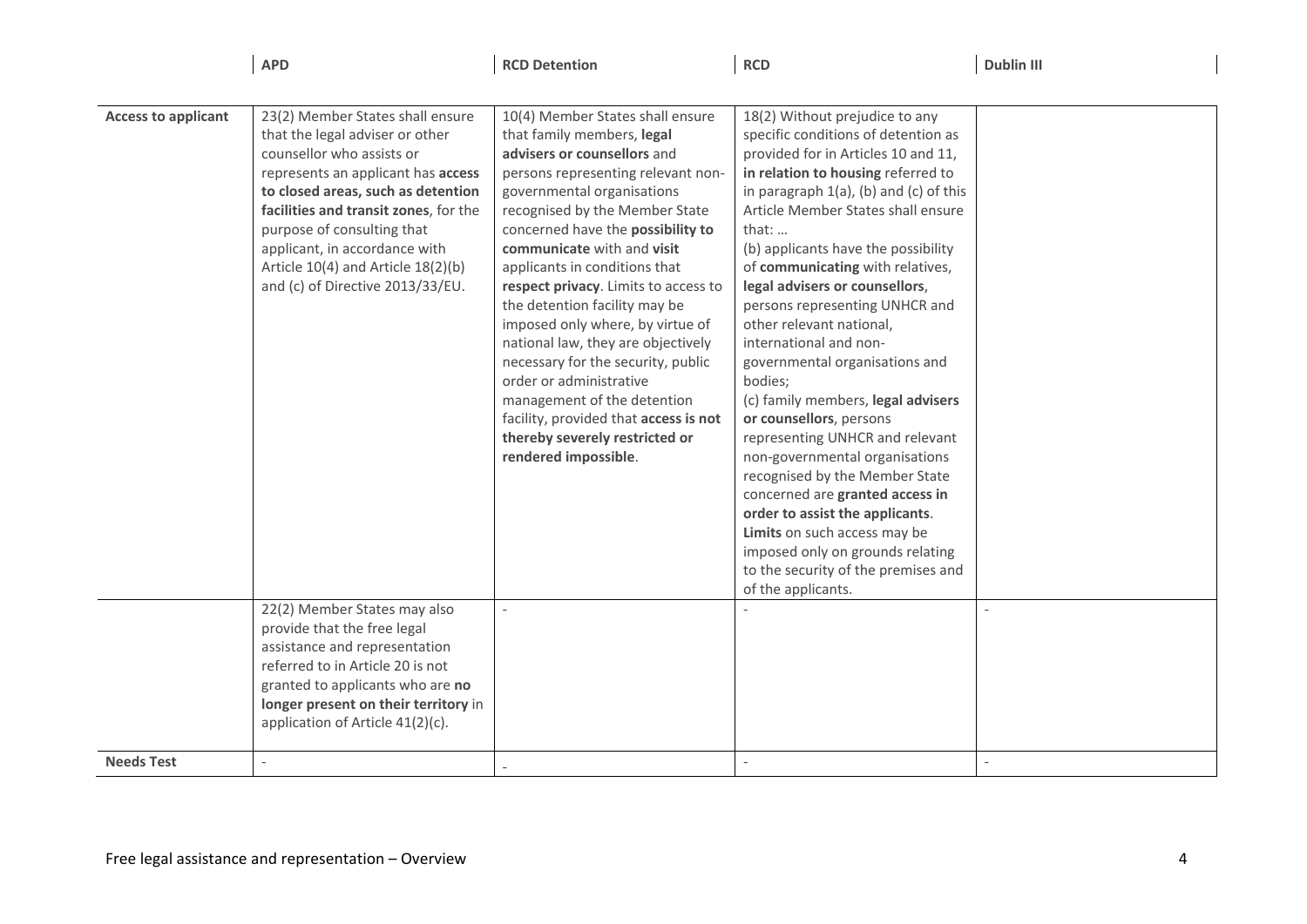|                    | <b>APD</b>                                                                                                                                                                                                                                                                                                                                                                                                                                                                                                                        | <b>RCD Detention</b>                                                  | <b>RCD</b>                                                                                                                                                                                                                    | <b>Dublin III</b>                                                                                                                                                                                                                                                                                                    |
|--------------------|-----------------------------------------------------------------------------------------------------------------------------------------------------------------------------------------------------------------------------------------------------------------------------------------------------------------------------------------------------------------------------------------------------------------------------------------------------------------------------------------------------------------------------------|-----------------------------------------------------------------------|-------------------------------------------------------------------------------------------------------------------------------------------------------------------------------------------------------------------------------|----------------------------------------------------------------------------------------------------------------------------------------------------------------------------------------------------------------------------------------------------------------------------------------------------------------------|
|                    |                                                                                                                                                                                                                                                                                                                                                                                                                                                                                                                                   |                                                                       |                                                                                                                                                                                                                               |                                                                                                                                                                                                                                                                                                                      |
| <b>Merits test</b> | Member States may provide that<br>free legal assistance and<br>representation not be granted<br>where the applicant's appeal is<br>considered by a court or tribunal or<br>other competent authority to have<br>no tangible prospect of success.                                                                                                                                                                                                                                                                                  |                                                                       | 26(2) Member States may provide<br>that free legal assistance and<br>representation not be made<br>available if the appeal or review is<br>considered by a competent<br>authority to have no tangible<br>prospect of success. | 27(6) Without arbitrarily restricting<br>access to legal assistance, Member<br>States may provide that free legal<br>assistance and representation not<br>be granted where the appeal or<br>review is considered by the<br>competent authority or a court or<br>tribunal to have no tangible<br>prospect of success. |
| <b>Means Test</b>  | 21(2)(a) only to those who lack<br>sufficient resources.                                                                                                                                                                                                                                                                                                                                                                                                                                                                          | 9(7)(a) only to those who lack<br>sufficient resources                | 26(3)(a) only to those who lack<br>sufficient resources                                                                                                                                                                       | 27(6) on request free of charge<br>where the person concerned<br>cannot afford the costs involved.                                                                                                                                                                                                                   |
| Procedural         | 21(2)(a) Where a decision not to                                                                                                                                                                                                                                                                                                                                                                                                                                                                                                  | $\overline{\phantom{a}}$                                              | 26(3)(a) In such a case, Member                                                                                                                                                                                               | 27(6) Where a decision not to                                                                                                                                                                                                                                                                                        |
| Safeguards         | grant free legal assistance and<br>representation pursuant to this<br>paragraph is taken by an authority<br>which is not a court or tribunal,<br>Member States shall ensure that<br>the applicant has the right to an<br>effective remedy before a court or<br>tribunal against that decision.<br>In the application of this<br>paragraph, Member States shall<br>ensure that legal assistance and<br>representation is not arbitrarily<br>restricted and that the applicant's<br>effective access to justice is not<br>hindered. |                                                                       | States shall ensure that legal<br>assistance and representation is<br>not arbitrarily restricted and that<br>the applicant's effective access to<br>justice is not hindered.                                                  | grant free legal assistance and<br>representation pursuant to this<br>paragraph is taken by an authority<br>other than a court or tribunal,<br>Member States shall provide the<br>right to an effective remedy<br>before a court or tribunal to<br>challenge that decision.                                          |
| Cost               | Free                                                                                                                                                                                                                                                                                                                                                                                                                                                                                                                              | free                                                                  | free                                                                                                                                                                                                                          | free                                                                                                                                                                                                                                                                                                                 |
|                    | 21(4)(b) MS may also  provide                                                                                                                                                                                                                                                                                                                                                                                                                                                                                                     | 9(8)(b) MS may also  provide                                          | 26(4)(b) MS may also  provide                                                                                                                                                                                                 | 27(6) Member States may provide                                                                                                                                                                                                                                                                                      |
|                    | that, as regards fees and other<br>costs, the treatment of applicants                                                                                                                                                                                                                                                                                                                                                                                                                                                             | that, as regards fees and other<br>costs, the treatment of applicants | that, as regards fees and other<br>costs, the treatment of applicants                                                                                                                                                         | that, as regards fees and other<br>costs, the treatment of applicants                                                                                                                                                                                                                                                |
|                    | shall not be more favourable than                                                                                                                                                                                                                                                                                                                                                                                                                                                                                                 | shall not be more favourable than                                     | shall not be more favorable than                                                                                                                                                                                              | shall not be more favourable than                                                                                                                                                                                                                                                                                    |
|                    | the treatment generally accorded                                                                                                                                                                                                                                                                                                                                                                                                                                                                                                  | the treatment generally accorded                                      | the treatment generally accorded                                                                                                                                                                                              | the treatment generally accorded                                                                                                                                                                                                                                                                                     |
|                    | to their nationals in matters                                                                                                                                                                                                                                                                                                                                                                                                                                                                                                     | to their nationals in matters                                         | to their nationals in matters                                                                                                                                                                                                 | to their nationals in matters                                                                                                                                                                                                                                                                                        |
|                    | pertaining to legal assistance.                                                                                                                                                                                                                                                                                                                                                                                                                                                                                                   | pertaining to legal assistance.                                       | pertaining to legal assistance.                                                                                                                                                                                               | pertaining to legal assistance.                                                                                                                                                                                                                                                                                      |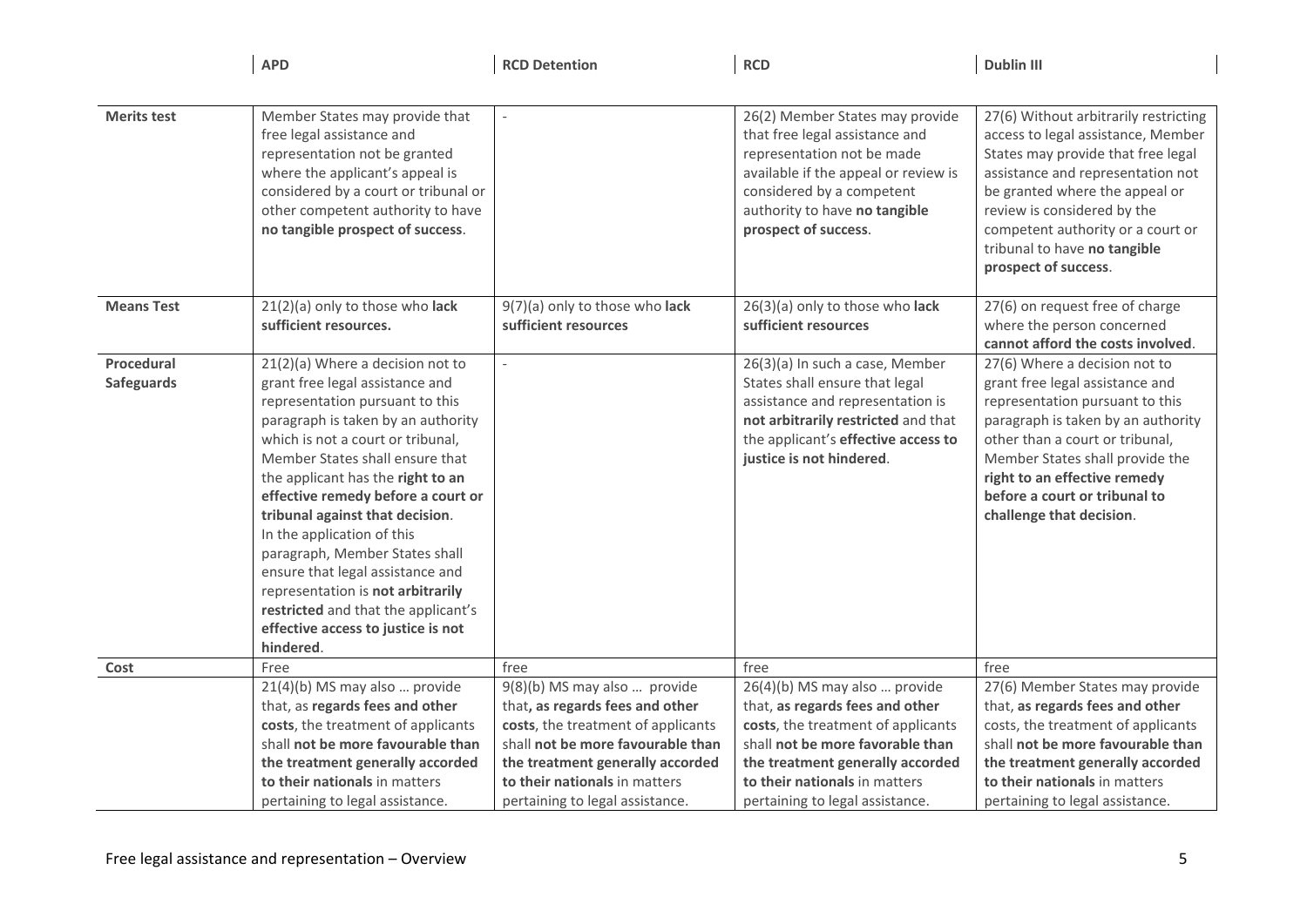**APD**

**RCD Detention RCD Dublin III** 

| Reimbursement | 21(5) Member States may demand<br>to be reimbursed wholly or<br>partially for any costs granted if<br>and when the applicant's financial<br>situation has improved<br>considerably or if the decision to<br>grant such costs was taken on the<br>basis of false information supplied<br>by the applicant.                                                                                                                                                                                                                                                                                                                                                                                                                                                                                                                                                                                                           | 9(9) Member States may demand<br>to be reimbursed wholly or<br>partially for any costs granted if<br>and when the applicant's financial<br>situation has improved<br>considerably or if the decision to<br>grant such costs was taken on the<br>basis of false information supplied<br>by the applicant.                                                                         | 26(5) Member States may demand<br>to be reimbursed wholly or<br>partially for any costs granted if<br>and when the applicant's financial<br>situation has improved<br>considerably or if the decision to<br>grant such costs was taken on the<br>basis of false information supplied<br>by the applicant.            |                                                                                                                                                                                                                                                                                                                       |
|---------------|---------------------------------------------------------------------------------------------------------------------------------------------------------------------------------------------------------------------------------------------------------------------------------------------------------------------------------------------------------------------------------------------------------------------------------------------------------------------------------------------------------------------------------------------------------------------------------------------------------------------------------------------------------------------------------------------------------------------------------------------------------------------------------------------------------------------------------------------------------------------------------------------------------------------|----------------------------------------------------------------------------------------------------------------------------------------------------------------------------------------------------------------------------------------------------------------------------------------------------------------------------------------------------------------------------------|----------------------------------------------------------------------------------------------------------------------------------------------------------------------------------------------------------------------------------------------------------------------------------------------------------------------|-----------------------------------------------------------------------------------------------------------------------------------------------------------------------------------------------------------------------------------------------------------------------------------------------------------------------|
| Information   | 11(2) Member States shall also<br>ensure that, where an application<br>is rejected with regard to refugee<br>status and/or subsidiary protection<br>status, the reasons in fact and in<br>law are stated in the decision and<br>information on how to challenge a<br>negative decision is given in<br>writing.<br>Member States need not provide<br>information on how to challenge a<br>negative decision in writing in<br>conjunction with a decision where<br>the applicant has been provided<br>with such information at an earlier<br>stage either in writing or by<br>electronic means accessible to the<br>applicant.<br>$12(1)(f)$ they shall be informed of<br>the result of the decision by the<br>determining authority in a<br>language that they understand or<br>are reasonably supposed to<br>understand when they are not<br>assisted or represented by a legal<br>adviser or other counsellor. The | 9(4) Detained applicants shall<br>immediately be informed in<br>writing, in a language which they<br>understand or are reasonably<br>supposed to understand, of the<br>reasons for detention and the<br>procedures laid down in national<br>law for challenging the detention<br>order, as well as of the possibility<br>to request free legal assistance<br>and representation. | 5(1) Member States shall ensure<br>that applicants are provided with<br>information on organisations or<br>groups of persons that provide<br>specific legal assistance and<br>organisations that might be able to<br>help or inform them concerning<br>the available reception conditions,<br>including health care. | 26(2) Member States shall ensure<br>that information on persons or<br>entities that may provide legal<br>assistance to the person<br>concerned is communicated to the<br>person concerned together with<br>the decision referred to in<br>paragraph 1, when that<br>information has not been already<br>communicated. |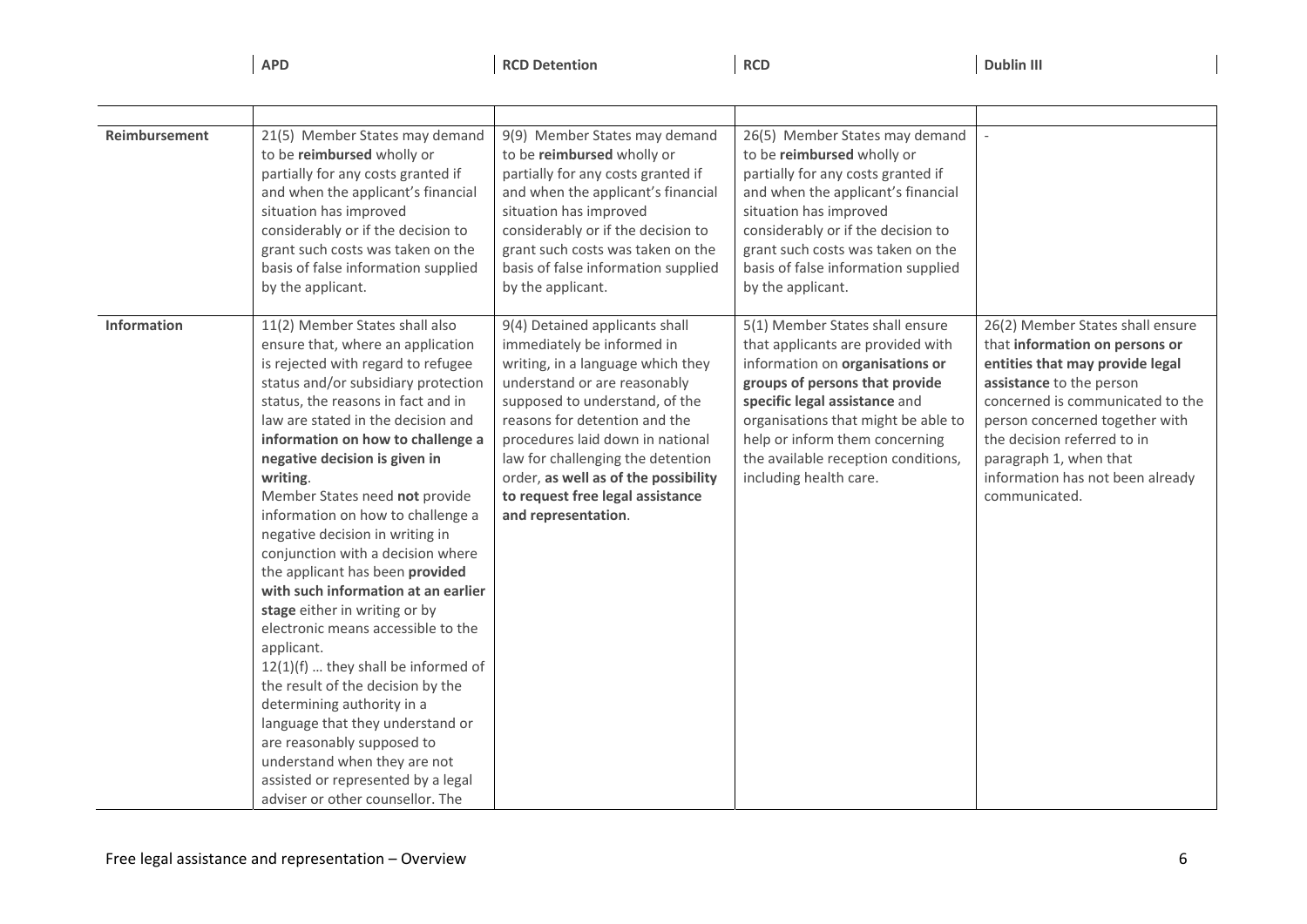|                | <b>APD</b>                                                       | <b>RCD Detention</b>                | <b>RCD</b>                          | <b>Dublin III</b>                   |
|----------------|------------------------------------------------------------------|-------------------------------------|-------------------------------------|-------------------------------------|
|                |                                                                  |                                     |                                     |                                     |
|                | information provided shall include                               |                                     |                                     |                                     |
|                | information on how to challenge a                                |                                     |                                     |                                     |
|                | negative decision in accordance                                  |                                     |                                     |                                     |
|                | with the provisions of Article 11(2).                            |                                     |                                     |                                     |
|                | $19(1)$ In the event of a negative                               |                                     |                                     |                                     |
|                | decision on an application at first                              |                                     |                                     |                                     |
|                | instance, Member States shall also,                              |                                     |                                     |                                     |
|                | on request, provide applicants with                              |                                     |                                     |                                     |
|                | information $-$ in addition to that                              |                                     |                                     |                                     |
|                | given in accordance with Article                                 |                                     |                                     |                                     |
|                | 11(2) and Article $12(1)(f) - in$                                |                                     |                                     |                                     |
|                | order to clarify the reasons for                                 |                                     |                                     |                                     |
|                | such decision and explain how it                                 |                                     |                                     |                                     |
|                | can be challenged.                                               |                                     |                                     |                                     |
|                |                                                                  |                                     |                                     |                                     |
| Transposition/ | 21(3) Member States may lay                                      | 9(10) Procedures for access to      | 26(6) Procedures for access to      | 27(6) Procedures for access to      |
| Implementation | down rules concerning the                                        | legal assistance and representation | legal assistance and representation | legal assistance shall be laid down |
|                | modalities for filing and processing                             | shall be laid down in national law. | shall be laid down in national law. | in national law.                    |
|                | requests for legal and procedural                                |                                     |                                     |                                     |
|                | information free of charge under                                 |                                     |                                     |                                     |
|                | Article 19 and for free legal                                    |                                     |                                     |                                     |
|                | assistance and representation                                    |                                     |                                     |                                     |
|                | under Article 20.                                                |                                     |                                     |                                     |
| Gender         | None, but regarding interviewer &                                |                                     |                                     |                                     |
|                | interpreter $15(3)(a)$ , (b): :                                  |                                     |                                     |                                     |
|                | wherever possible, provide an                                    |                                     |                                     |                                     |
|                | interviewer/interpreter of the                                   |                                     |                                     |                                     |
|                | same sex if the applicant so<br>requests, unless the determining |                                     |                                     |                                     |
|                | authority has reason to believe                                  |                                     |                                     |                                     |
|                | that such request is based no                                    |                                     |                                     |                                     |
|                | grounds which are not related to                                 |                                     |                                     |                                     |
|                | difficulties on the part of the                                  |                                     |                                     |                                     |
|                | applicant to present the grounds of                              |                                     |                                     |                                     |
|                | his or her application in a                                      |                                     |                                     |                                     |
|                | comprehensive manner.                                            |                                     |                                     |                                     |
|                |                                                                  |                                     |                                     |                                     |